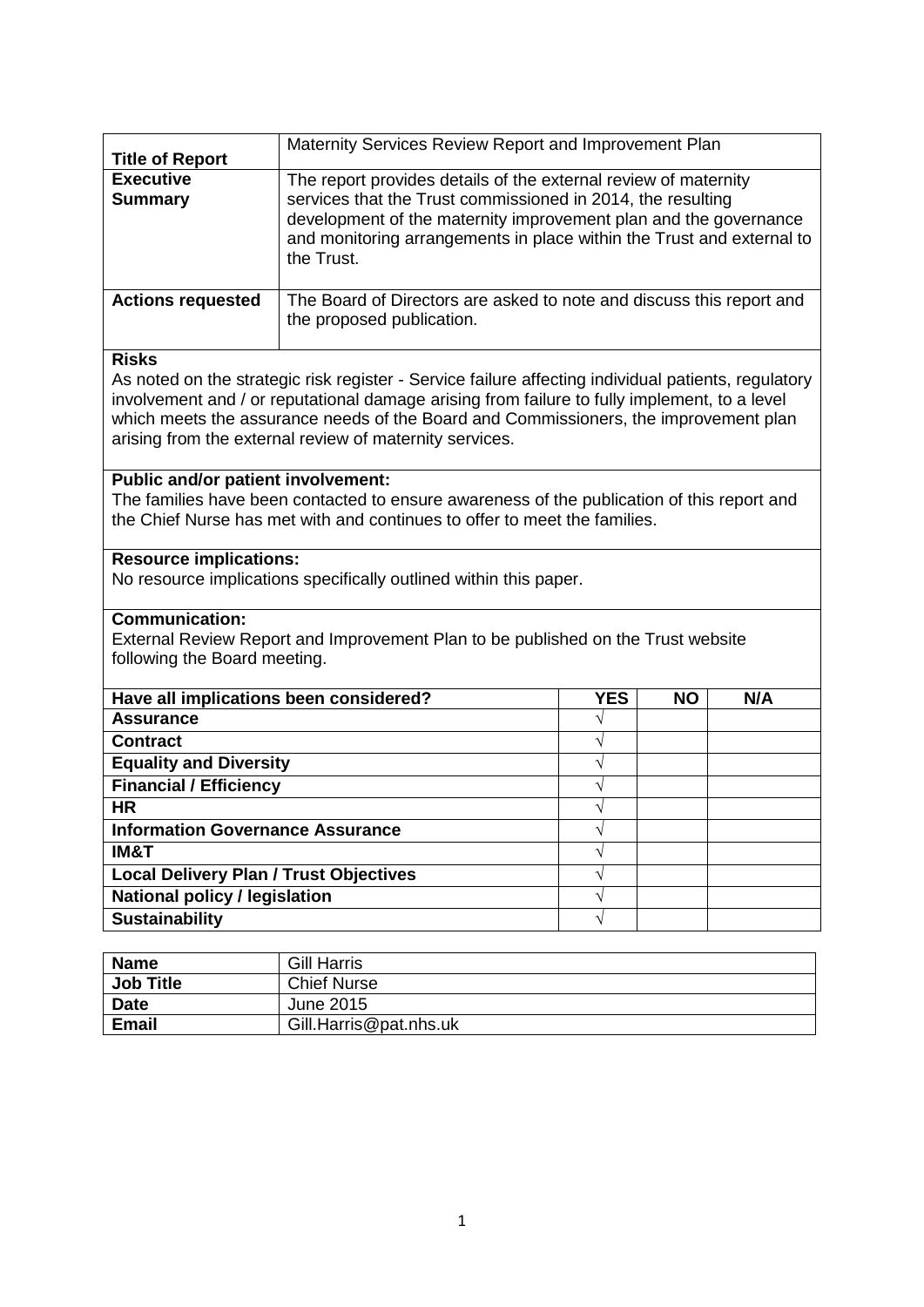# **Maternity Services Review Report and Improvement Plan**

## **1. Introduction and Context**

Following the appointment of the new Chief Executive in April 2014 and prior to a full review of the Trust Serious Incident (SI) policy and processes, a system was introduced whereby all SIs were notified to the Chief Executive and executives within 24 hours and discussed at the newly formed Senior Management Team (SMT) on a weekly basis. This ensured the Trust could take any immediate corrective action required and reduce risk. This process highlighted several incidents within maternity services. The incidents reported were reviewed through the Trust's own root cause analysis and serious incident processes and any immediate improvements or actions required were implemented. However, to ensure that we left no stone unturned we commissioned an external review of nine incidents which had occurred within maternity services (6 neonatal and 3 maternal deaths) over the period January 2013 to July 2014. These should be seen in the context of approximately 10,000 births in a year between The Royal Oldham Hospital and North Manchester General Hospital (including home births). The external review team consisted of a Senior Midwife and an Obstetrician external to the Trust.

The terms of reference extended beyond a review of the serious incidents themselves, however, in the first instance the reviewers concentrated on these. The findings and recommendations of the external review report are appended. To reflect our duty of care to the individuals involved and following discussion with the families concerned, data which could be identifiable at a patient level has been redacted. This is to ensure maintenance of our duty of confidentiality to our patients.

### **2. The Maternity Review and subsequent improvement plan**

The findings of the review of the nine incidents demonstrated that, whilst the maternal deaths did not appear to be the result of deficiencies in care, further scrutiny and improvement was required from the review of the neonatal deaths. The key themes identified in the external review were:

- Clinical Risk Management
- Clinical Leadership
- Obesity Management
- Serious Incident Investigations.

The external review report is appended to this paper (Appendix 1).

An initial improvement plan was developed, incorporating the recommendations from the external review that the Trust had commissioned. The improvement plan is appended to this paper (Appendix 2).

On 1 April 2015, the Trust convened the Pennine Acute Trust (PAT) Incident Management Group (IMG) in response to the External Review of Maternity Services. The Trust established the IMG to oversee the management and assurance of the issues arising, to ensure a fully coordinated approach, inviting key partners (NHS England, Clinical Commissioning Group quality leads, Trust Development Authority, Care Quality Commission) to be members. The terms of reference agreed were to:

- Agree an understanding of the issues identified;
- Agree any gaps in assurance;
- Agree the scope of the Trust Improvement Plan;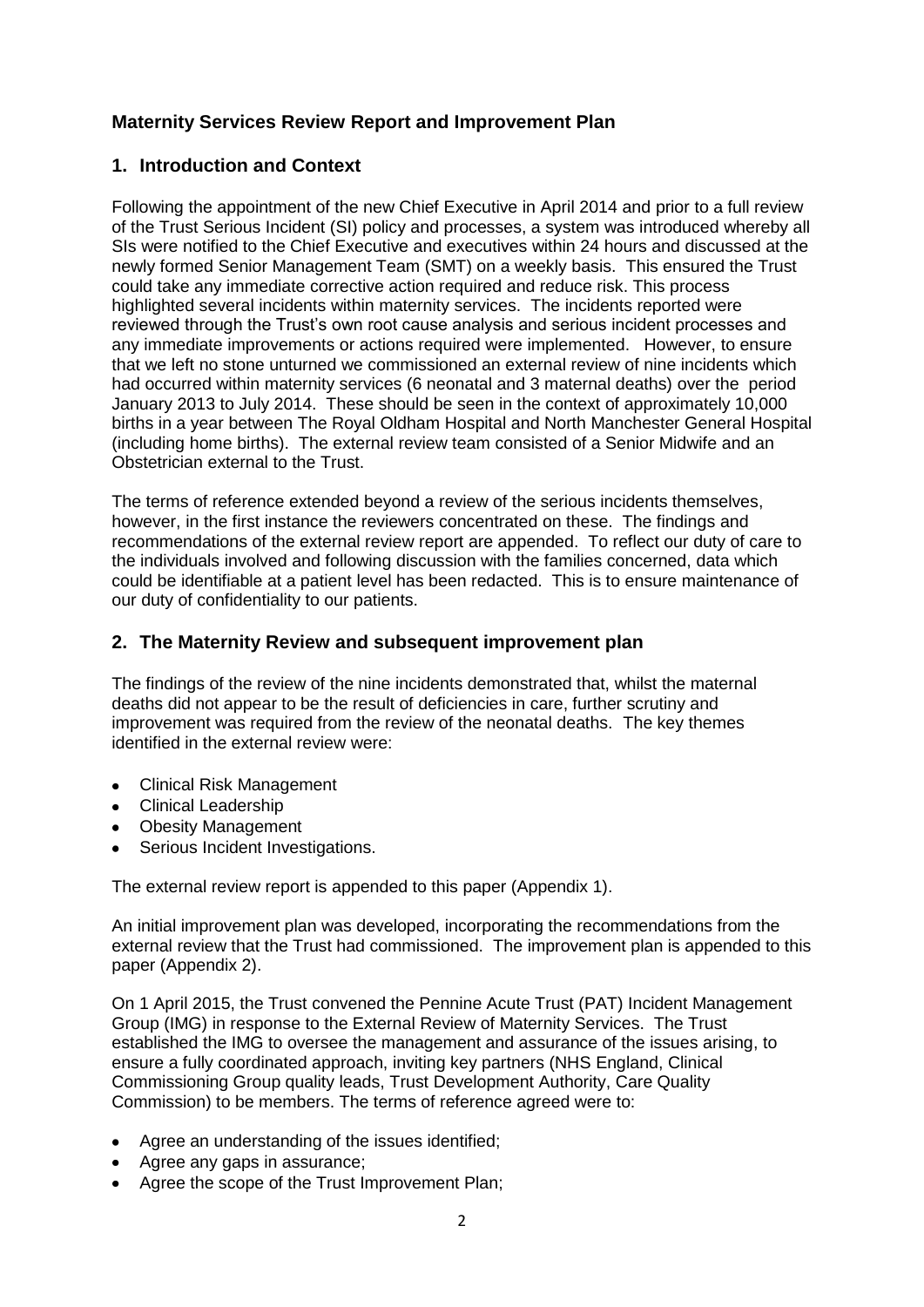- Agree the process for disclosure;
- Agree the scope of any further review;
- Allocation and clarification of responsibilities

The PAT Chief Nurse co-chairs this meeting with an external partner, Stuart North, Chief Officer, Bury CCG.

NHS England Sub-regional team held a single item Quality Surveillance Group (QSG) on 14 April 2015 to discuss the external review. External partners (TDA, CCGs and CQC) were invited to attend the QSG to feedback any issues / concerns that they had in relation to the Trust's maternity services. The Trust was also invited to present to the QSG feedback on action taken to date and assurance that the services were safe.

The outcome of the QSG held to discuss the external review of maternity services at PAT was that all parties were confident that the maternity services at PAT were safe. They were further assured by the collaborative approach being taken with regard to overseeing the improvement plan, delivered via the Incident Management Group (IMG). No additional monitoring was put in place from NHS England.

The Trust had put in place a disclosure and communication plan to ensure that key groups and individuals were informed of the report findings and resulting improvement work required. This included informing the families, the coroner, MPs and other key stakeholders. Communicating with the families, in a sensitive way, was the key aspect of the disclosure and communications plan. However, before the plan could be delivered and families contacted the local media received communication about the external review from an unknown source and informed the Trust of their intention to publish the details. The Trust did make contact with the families where possible ahead of the media publication, and since then Chief Nurse has contacted all of the ten families involved, inviting them to meet with her if they wished. To date, the Chief Nurse has met with a number of the families and has reiterated the offer to meet with the remaining families, if they wish. The Trust has given its heartfelt condolences and sincere apologies to all of the families involved.

### **3. Governance and Monitoring**

The Trust has developed a comprehensive improvement plan which responds to the review findings, but also incorporates wider learning opportunities following publication of the Kirkup review into Morecambe Bay Trust, as well as other internal learning from service feedback. The plan was developed and owned by the staff within maternity services; it was formally approved by the IMG on 26 May 2015, and has since been shared with NHSE. It was noted by the IMG that the action plan reflected a desire for continuous and responsive improvement and as such may change to reflect emerging best practice or new developments. The format is aligned to the CQC five domains of Safety, Effectiveness, Caring, Responsiveness and Well Led, and actions have been agreed under each of these headings.

A Maternity oversight meeting is in place within the Trust, chaired by the Chief Nurse, which meets weekly, ahead of the IMG. Progress and evidence of the improvement plan is monitored and reported internally to Trust Quality & Performance Committee and external assurance is given via IMG.

### **4. Further Improvement Work**

The Trust has signed up to be one of the pilot sites for the Perinatal Institute on the Saving Babies' Lives programme SaBiNE Project (Saving babies in North England). Professor